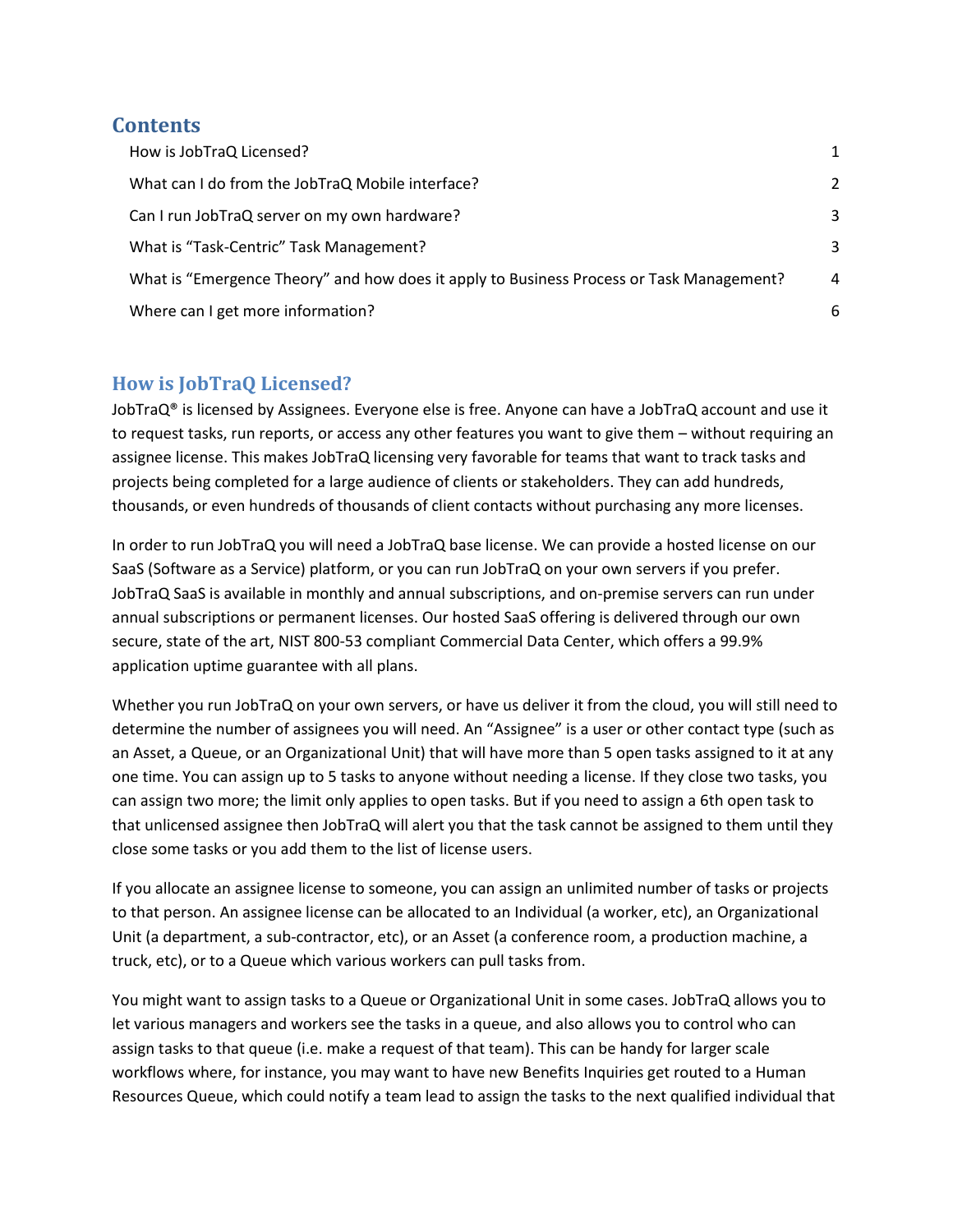becomes available. Or, you could let the entire team of professionals access the Queue, and simply retrieve the requests themselves as they become available. If you assign a task to an Organizational Unit (for instance Accounts Payable) then everyone under that Organizational Unit will be able to see the task and work on it when they are able. This is less flexible than using queues, but is often preferred for simplicity in smaller teams.

Therefore, if you have 3 teams of 5 people, and would like to assign tasks to a Queue for each of those three teams, or to any of the 15 workers, you would need a total of 18 assignee licenses, regardless of how many clients or other contacts you may want to associate with your tasks and projects, provided those other contacts will never have more than 5 tasks assigned to them.

There are several modules available with JobTraQ, such as our popular Business Intelligence Module (wizard based, graphical, scheduled, and self-service ad-hoc reporting) and our Mobile Module. These add-ons are not user based. You simply purchase the add-on modules that you need, and they become available to every user in your system.

Assignee licenses are applied to specific named users, but can be re-allocated should a named user leave or no longer need to exceed 5 open tasks. Any feature can be enabled for a non-assignee user, including complete system administration, so the only purpose of an assignee license is to enable that assignee to receive more than 5 open tasks at a time.

# <span id="page-1-0"></span>**What can I do from the JobTraQ Mobile interface?**



JobTraQ® Mobile is an optimized user interface that allows users to access JobTraQ from any supported handheld web browser using a wi-fi or cellular connection. While you can run the full version of JobTraQ from most handheld devices reasonably well, JobTraQ Mobile presents a lightweight and easy to use alternative for on-the-go users who need rapid and secure access to their tasks and projects. Mobile users can quickly access their upcoming tasks and appointments in the mobile optimized Agenda view, can look up contact information from the JobTraQ server, and can quickly access their complete task list. In addition, mobile users can start, pause, and stop task timers, create and edit tasks and appointments, and even download and view attached files.

The JobTraQ Mobile interface complements the capabilities of JobTraQ's Task Management and Workflow Software making it an excellent fit for field services and other distributed teams regardless of whether they are sending their workers around town or across the globe. It can be easily configured to integrate with Google Maps and other online services that help field workers stay on track and connected to the information they need to get their job done. JobTraQ Mobile is also great for busy team leaders who think of "one more task" that they need to assign to someone just before they get on a plane. Finally, it is perfect for anyone who likes the freedom of traveling light while staying connected to the productivity-driving power of JobTraQ.

JobTraQ Mobile first shipped with JobTraQ version X5.12.5 and is a fully supported module. It is compatible with all phones, PDAs, and tablets running Apple's iOS 3 or later, Google's Android 1.5 or later, BlackBerry OS 6, and the Bolt web browser for BlackBerry OS 5.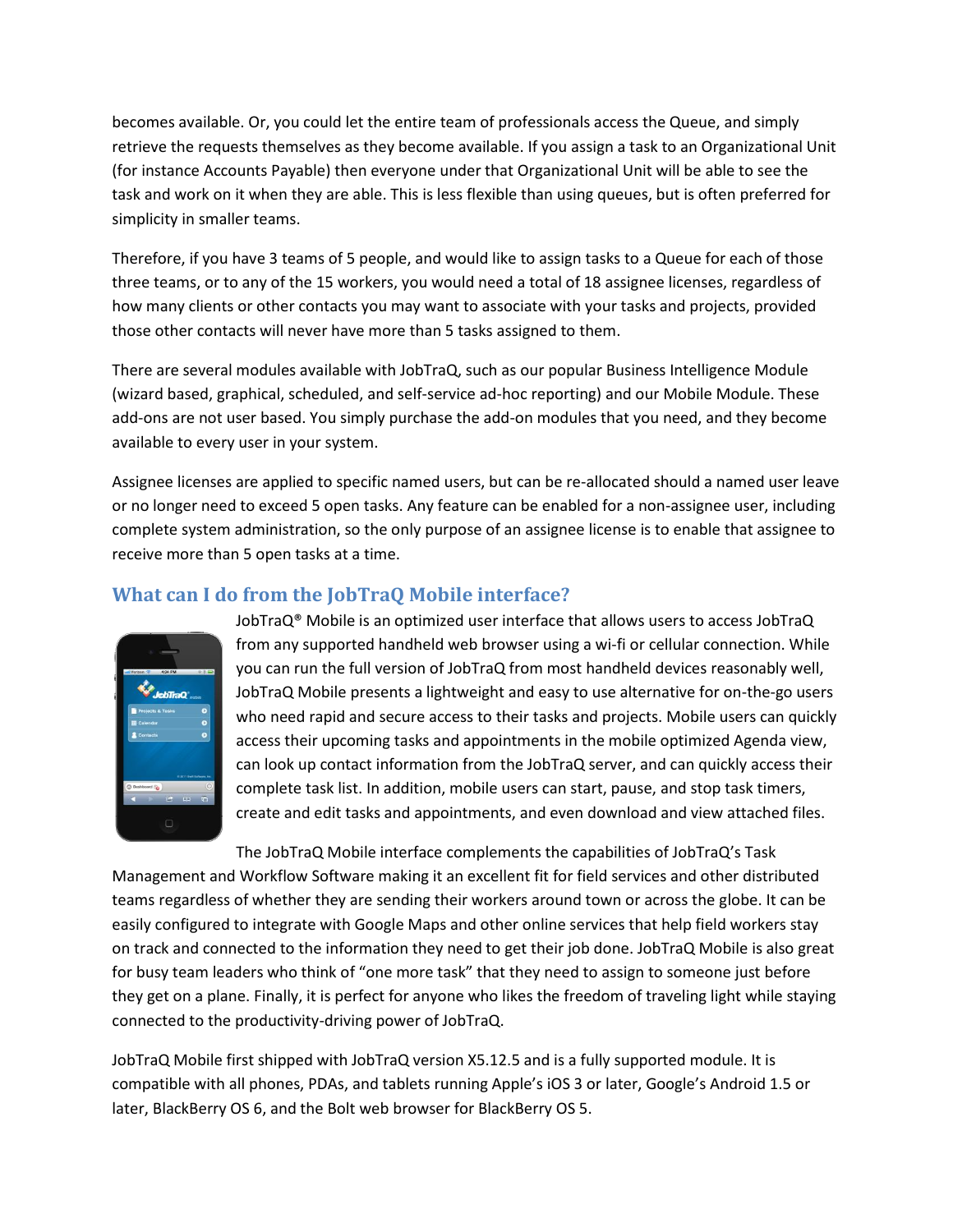## <span id="page-2-0"></span>**Can I run JobTraQ server on my own hardware?**

Yes, we license JobTraQ® in 3 ways:

#### 1. **Permanent On-Prem License with Optional Annual Maintenance (1st year required)**

You can run the software on any server you want. Some Editions come with additional nonproduction licenses for development and staging, etc.

#### 2. **Annual On-Prem Subscription**

This all inclusive model gives you a one year license (maintenance is already included) to run the software on any server you want. Some Editions come with additional non-production licenses for development and staging, etc.

#### 3. **SaaS (Software as a Service)**

This all inclusive hosted model runs from our secure data center, and includes the web server(s), database platform, disk space, support and maintenance services you will need to run JobTraQ from anywhere. There is a 3 month minimum commitment and you can migrate to an on-prem system at any time.

### <span id="page-2-1"></span>**What is "Task-Centric" Task Management?**

#### **First, let's consider alternatives:**

- 1. **Project Centric Systems:** Some so called task management systems are really Project Centric Systems. These systems operate from the assumption that everything you do or assign to someone is part of a project. JobTraQ® certainly supports the creation, delegation, and management of projects and sub-projects but JobTraQ doesn't force you to create projects in order to get a task defined and assigned. Project Centric solutions often struggle to effectively support ad hoc tasking because those independent tasks are not often part of a predefined project. As a result it is not intuitive for a manager to have to create a project just so they can assign a simple task to a worker, a team, or an asset. Projects by nature have a predefined start and a finish, or at least they should, and as a result Project Centric Task Management Software can be equally clumsy when trying to manage ongoing business processes. In a typical business process, an instance of that process may have a defined start, or various possible entry points, and an end, or various possible exits, but the process itself is ongoing, often based on some type of variable input, such as a customer request or order. Trying to manage these kinds of processes as if they were projects, or dividing them into projects, is unintuitive and risks critical items being overlooked. Project Centric systems also typically make the project the center of the reporting universe, defining metrics according to project performance indicators lacks effectiveness and proper decision support data for managers leading teams that complete ad hoc or custom work or that work within repeatable business processes or workflows.
- 2. **Process Centric Systems:** Process Centric Systems are those that assume that every item entered is an instance of a predefined business process. This approach lacks needed flexibility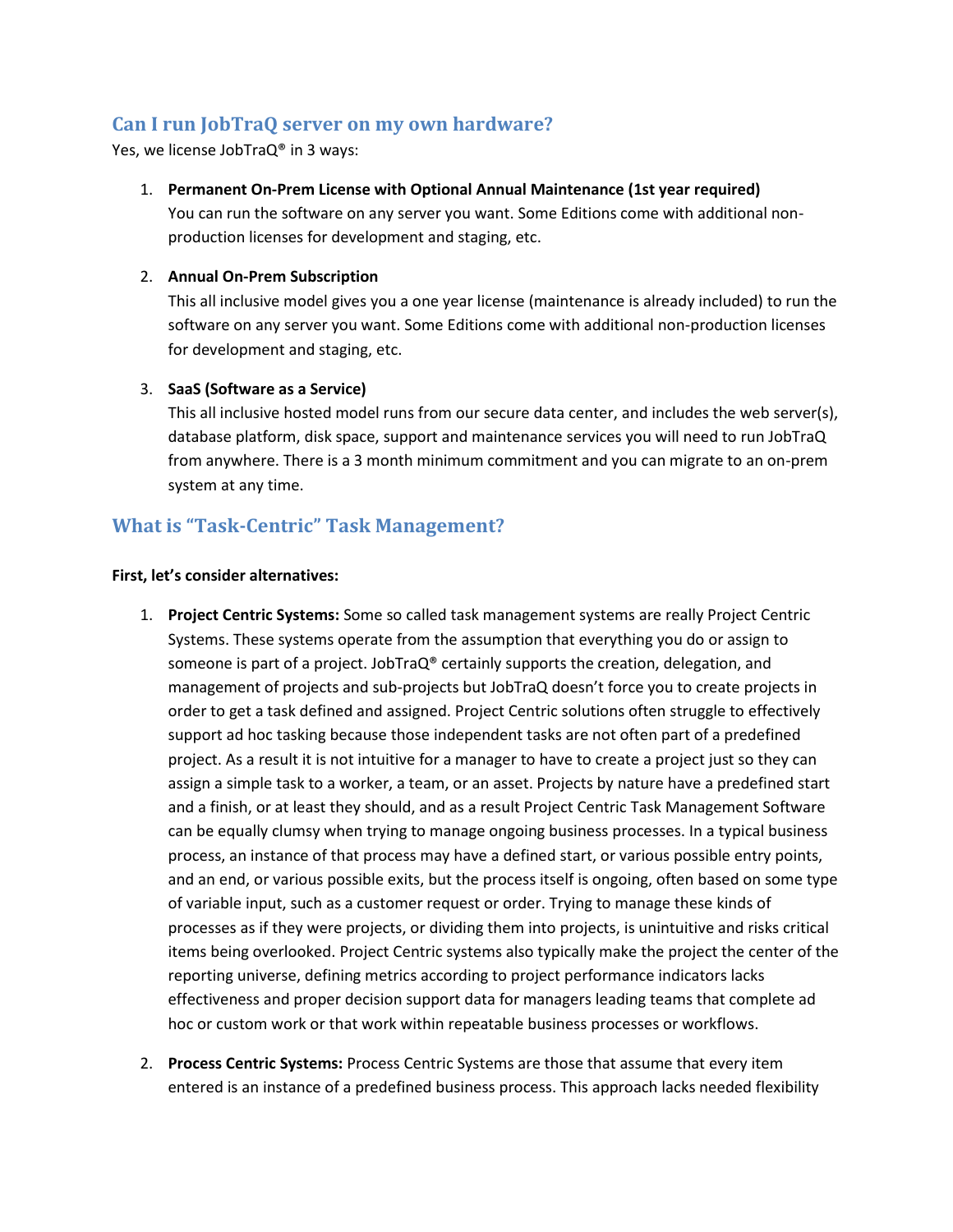for managers that view their internal projects and ad hoc tasks, that may in fact support those critical business processes, as being equally important to execute correctly and on time as their predefined business processes. Having to define a process for ad hoc tasking is clunky at best, but also lacks the workflow agility and diminishes the overall visibility teams often need in real world situations.

#### **So then what is a Task Centric System?**

In a Task Centric System the task is the critical element and business rules, ownership, assignment, delegation, access, and the unique data attributes of each task determine the course of that task. A simple ad hoc task can have equal visibility with a critical path project element if that is warranted. A project's sub task that suddenly meets the criteria of a predefined business process can enter that process as a business rule runs, ensuring for example that anytime a task exceeds a certain cost threshold it will be sent for review, or that a parallel task will be created for gathering needed financial approvals. Determining the Resource Utilization of a worker, team, or asset in a task centric system is much simpler and much more reflective of fact. Project Centric Systems often create artificial availability of resources because they do not account for the demand that unrelated recurring tasks, or other projects, or even ad hoc tasks with higher priorities may be placing upon those resources. A task centric system can give you the full picture of team metrics, showing true on time delivery statistics across the spectrum of things a multitasked team or worker may be assigned to during a period of time.

**In short, the answer: JobTraQ is Task Centric. A complete task management system for managing teams, processes, projects, and programs.**

# <span id="page-3-0"></span>**What is "Emergence Theory" and how does it apply to Business Process or Task Management?**

Those familiar with emergence theory as it exists in science may find it troubling that business processes are being compared with physics, but the similarities are somewhat obvious to the astute observer. Lets consider four foundational concepts of emergence as applied to science:

- 1. Ontological physicalism: All that exists in the space-time world are the basic particles recognized by physics and their aggregates.
- 2. Property emergence: When aggregates of material particale attain an appropriate level of organizational complexity, genuinely novel properties emerge in these complex systems.
- 3. The irreducibility of the emergence: Emergent properties are irreducible to, and unpredictable from, the lower-level phenomena from which they emerge.
- 4. Downward causation: Higher-level entities causally affect their lower-level constituents. (el-Hani and Pereira, 2000, p.133)

Now lets take some liberties and rewrite this as if it applied to tasks, projects and processes: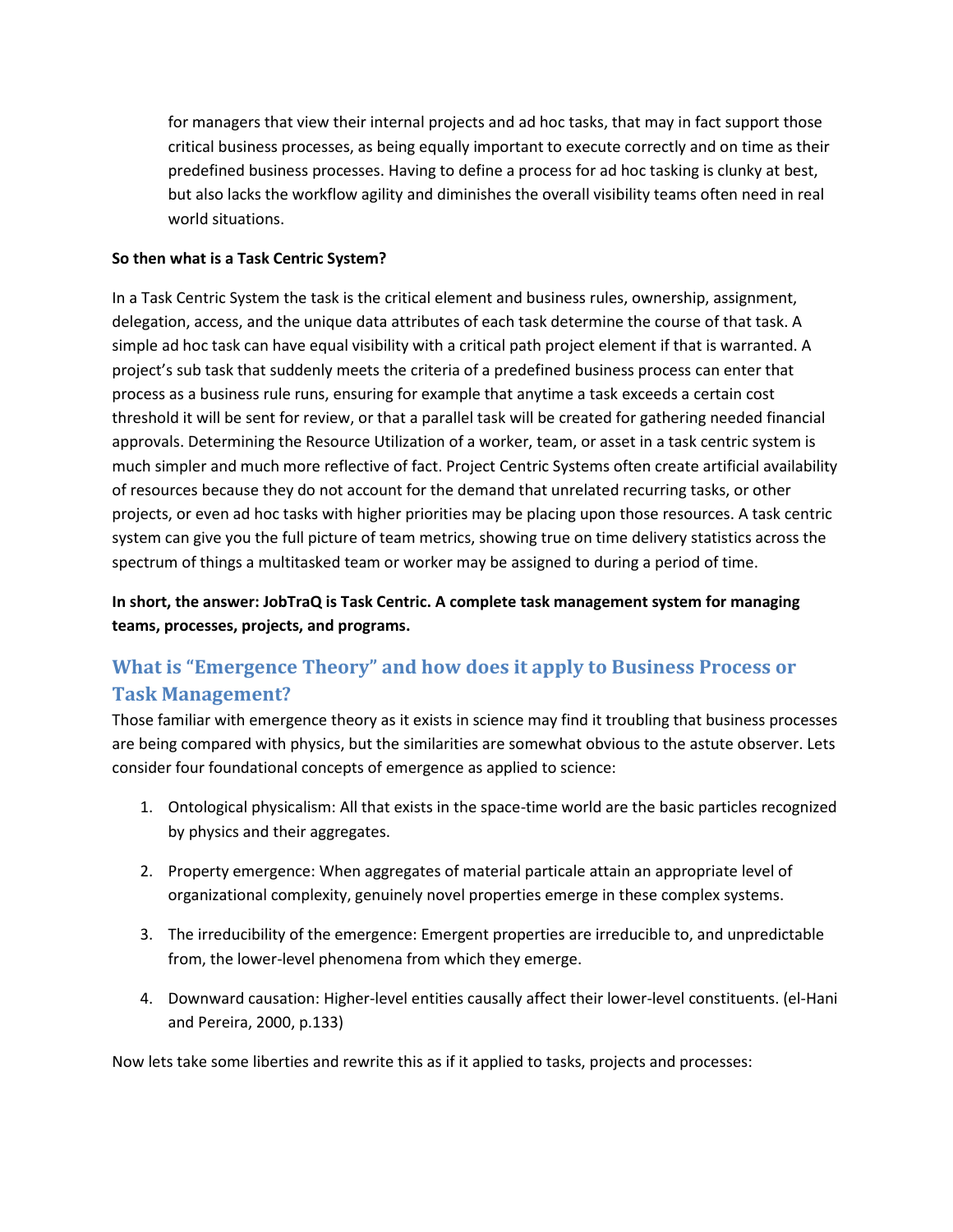- 1. Task Centric: All that exists in human to human business processes are workers and the tasks recognized as valuable by others and their aggregates (or workflows).
- 2. Project and process emergence: When aggregates of tasks attain an appropriate level of organizational complexity, genuinely novel projects and repeatable processes emerge from within these complex systems, and if measured and managed, they may become efficient.
- 3. The irreducibility of the emergence: Emergent business processes are irreducible to, and unpredictable from, the lower-level tasks or workers from which they originally emerged. (This will surely spawn some debate, but don't respond too quickly!)
- 4. Downward causation: Higher-level entities (business goals and objectives, higher level management, etc.) causally affect their lower-level constituent (the tasks and workers that get them there).

So, do you see how this relates to Business Process? The scientific journey of emergence theory is one that starts with bits of iron and nickel, then sees steel, then patterns, then a wheel, and then a car, and so on. One of the challenges of reverse engineering a product is that looking at a finished good will rarely lead one to a proper appreciation of the trial and error that went into certain subtle design choices that influenced the final product. And, without that information you end up with a similar looking item with similar measurements – a product that appears "finished" but is in fact only just beginning its development process, though disadvantaged by appearing complete.

Entrepreneurs often start out harnessing creative energy in order to assemble a team of raw material, coalescing those elements into a common vision of a finished good and exciting the teams until they form complex systems that produce a finished good. That finished good is often far more refined and complex than the original vision called for, and also quite often very different as well. Let's say that entrepreneur wants to build value into their company by transferring an organizations structural strengths from those dependent on human competence to those dependent on systems and processes. And let's say that this person has hired you to help them do that, but let (fairly) assume that they are also now fully entangled in managing operations and want you to figure out how to bring these organically developed processed into a visible, manageable, and repeatable system of automation. Would it make more sense to reverse engineer the finished good, or to start with the particles?

This is where Agile Task Management Software like JobTraQ® comes in. By enabling you to quickly define, delegate, and distribute tasks in every area you complete your discovery work you find that work becoming more visible, searchable, accountable and measurable. This is the scientific way is it not? Observe the facts, as they are, recognize the systems that are in place, and examine interactions until higher level system can be defined as they are, as opposed to how we thought they were from various limited vantage points.

While well understood and well defined business processes will always benefit from proper preautomation planning, emergence is incredibly beneficial in the mapping of organically developed or evolving processes – especially when facilitated by an agile system like JobTraQ. JobTraQ enables subject